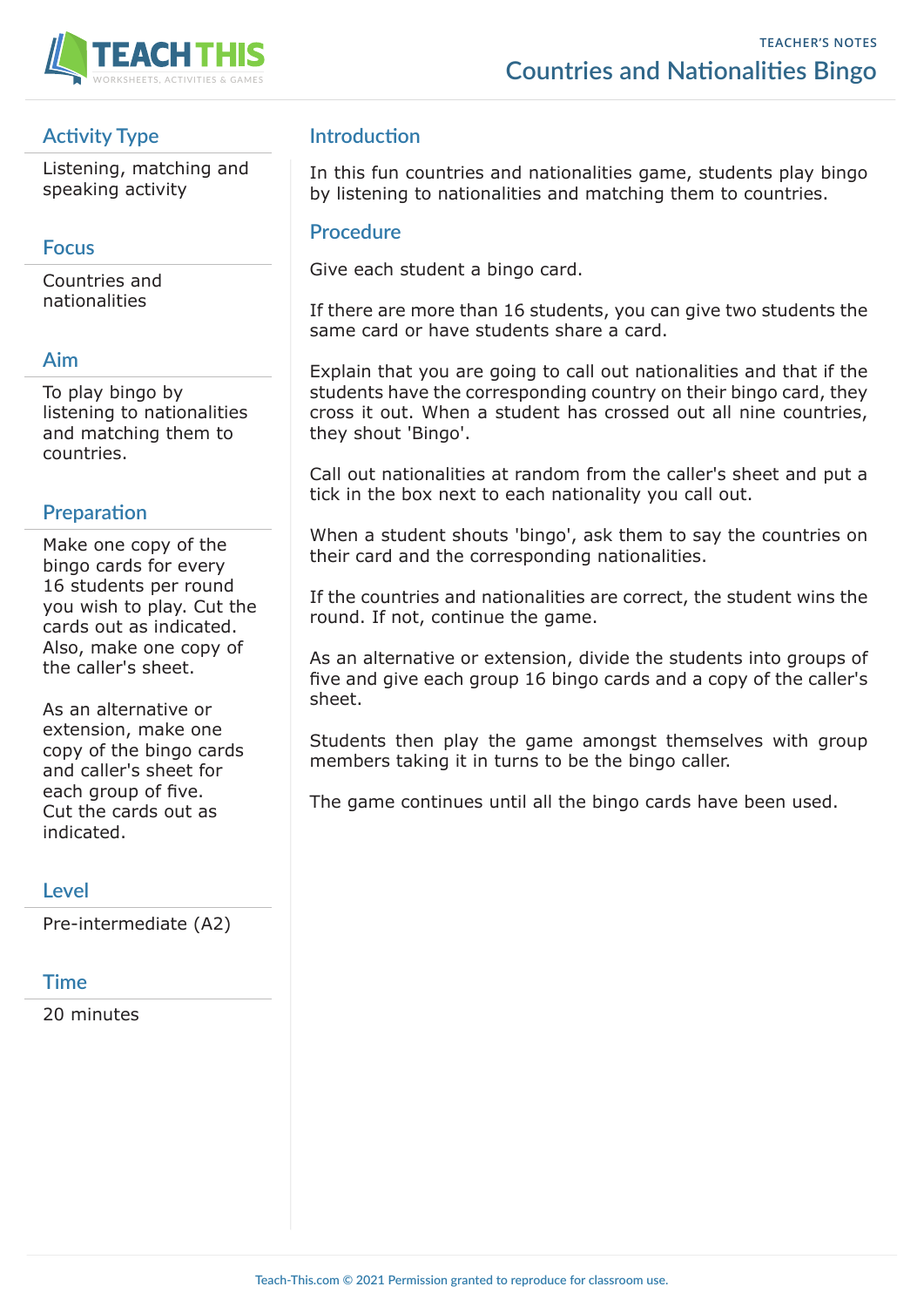

# **Countries and Nationalities Bingo**

|                       |                         | <b>Bingo</b>   |                             | <b>Bingo</b>            |               |               |  |
|-----------------------|-------------------------|----------------|-----------------------------|-------------------------|---------------|---------------|--|
|                       | Malaysia                | Holland        | Wales                       | Peru<br>Ethiopia        |               | Chile         |  |
|                       | Finland                 | Spain          | Sri Lanka                   | Thailand<br>Slovakia    |               | Vietnam       |  |
|                       | Zimbabwe                | Taiwan         | Cuba                        | Singapore               | China         | Australia     |  |
| $\boldsymbol{\times}$ | <b>Bingo</b>            |                |                             | <b>Bingo</b>            |               |               |  |
|                       | Sweden                  | Egypt          | Turkey                      | Swaziland<br>Ecuador    |               | Japan         |  |
|                       | Mexico                  | Chile          | South Africa                | Nepal                   | <b>Bhutan</b> | Finland       |  |
|                       | Germany                 | Iraq           | Portugal                    | Myanmar                 | Italy         | Poland        |  |
|                       | <b>Bingo</b>            |                | <b>Bingo</b>                |                         |               |               |  |
|                       | Lebanon                 | <b>Britain</b> | The United<br><b>States</b> | Hungary                 | Oman          | <b>Brazil</b> |  |
|                       | Singapore               | Ireland        | Peru                        | Switzerland<br>Laos     |               | India         |  |
|                       | <b>Bhutan</b><br>France |                | Italy                       | Belgium                 | Thailand      | Maldives      |  |
|                       | <b>Bingo</b>            |                |                             | <b>Bingo</b>            |               |               |  |
|                       | Norway                  | Japan          | Myanmar                     | Chile<br><b>Britain</b> |               | Greece        |  |
|                       | Taiwan                  | Malaysia       | Nepal                       | Bangladesh              | Laos          | Sweden        |  |
|                       | Australia               | Scotland       | <b>Britain</b>              | Egypt                   | Russia        | France        |  |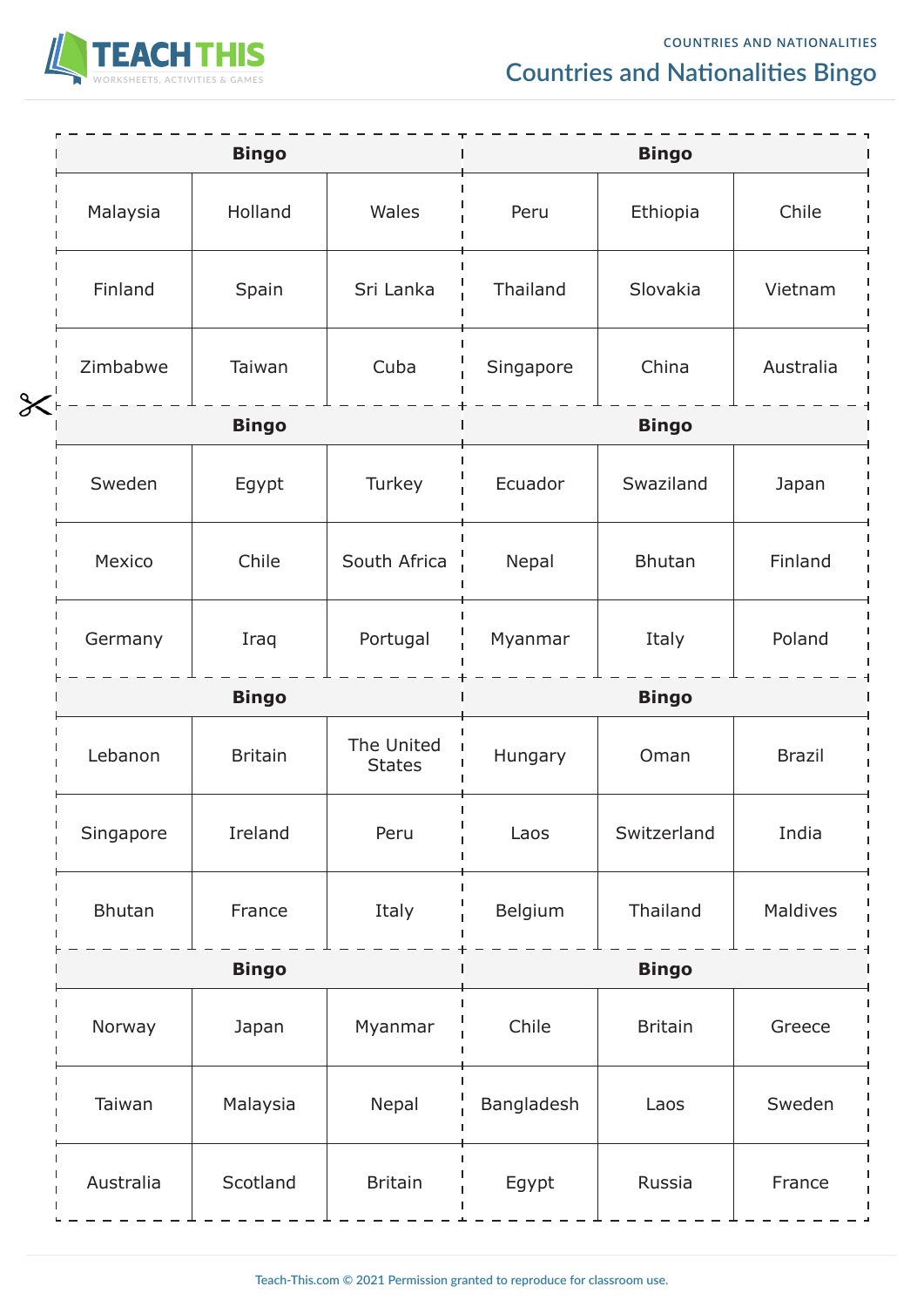

# **Countries and Nationalities Bingo**

|                       |                | <b>Bingo</b>   |               | <b>Bingo</b>               |                |                             |  |  |
|-----------------------|----------------|----------------|---------------|----------------------------|----------------|-----------------------------|--|--|
|                       | Ireland        | Mexico         | Italy         | <b>Bhutan</b><br>Singapore |                | Egypt                       |  |  |
|                       | Maldives       | Nepal          | <b>Bhutan</b> | Zimbabwe                   | Lebanon        | Finland                     |  |  |
|                       | Portugal       | Taiwan         | India         | Germany                    | Wales          | Chile                       |  |  |
| $\boldsymbol{\times}$ | <b>Bingo</b>   |                |               |                            | <b>Bingo</b>   |                             |  |  |
|                       | Sweden         | Swaziland      | Chile         | Sri Lanka<br>Japan         |                | Maldives                    |  |  |
|                       | Holland        | France         | South Africa  | Malaysia                   | Peru           | Singapore                   |  |  |
|                       | Egypt          | Russia         | Ecuador       | Poland                     | Turkey         | The United<br><b>States</b> |  |  |
|                       | <b>Bingo</b>   |                | <b>Bingo</b>  |                            |                |                             |  |  |
|                       | Slovakia       | Spain          | Myanmar       | Hungary                    | Finland        | <b>Brazil</b>               |  |  |
|                       | Vietnam        | <b>Britain</b> | Ethiopia      | Cuba<br>Switzerland        |                | China                       |  |  |
|                       | Australia      | Malaysia       | Chile         | Belgium                    | <b>Britain</b> | Greece                      |  |  |
|                       | <b>Bingo</b>   |                |               | <b>Bingo</b>               |                |                             |  |  |
|                       | <b>Britain</b> | Japan          | Myanmar       | Australia<br>Oman          |                | Thailand                    |  |  |
|                       | Taiwan         | Sweden         | Nepal         | Bangladesh                 | Laos           | Peru                        |  |  |
|                       | Scotland       | Laos           | Iraq          | Norway                     | Italy          | France                      |  |  |